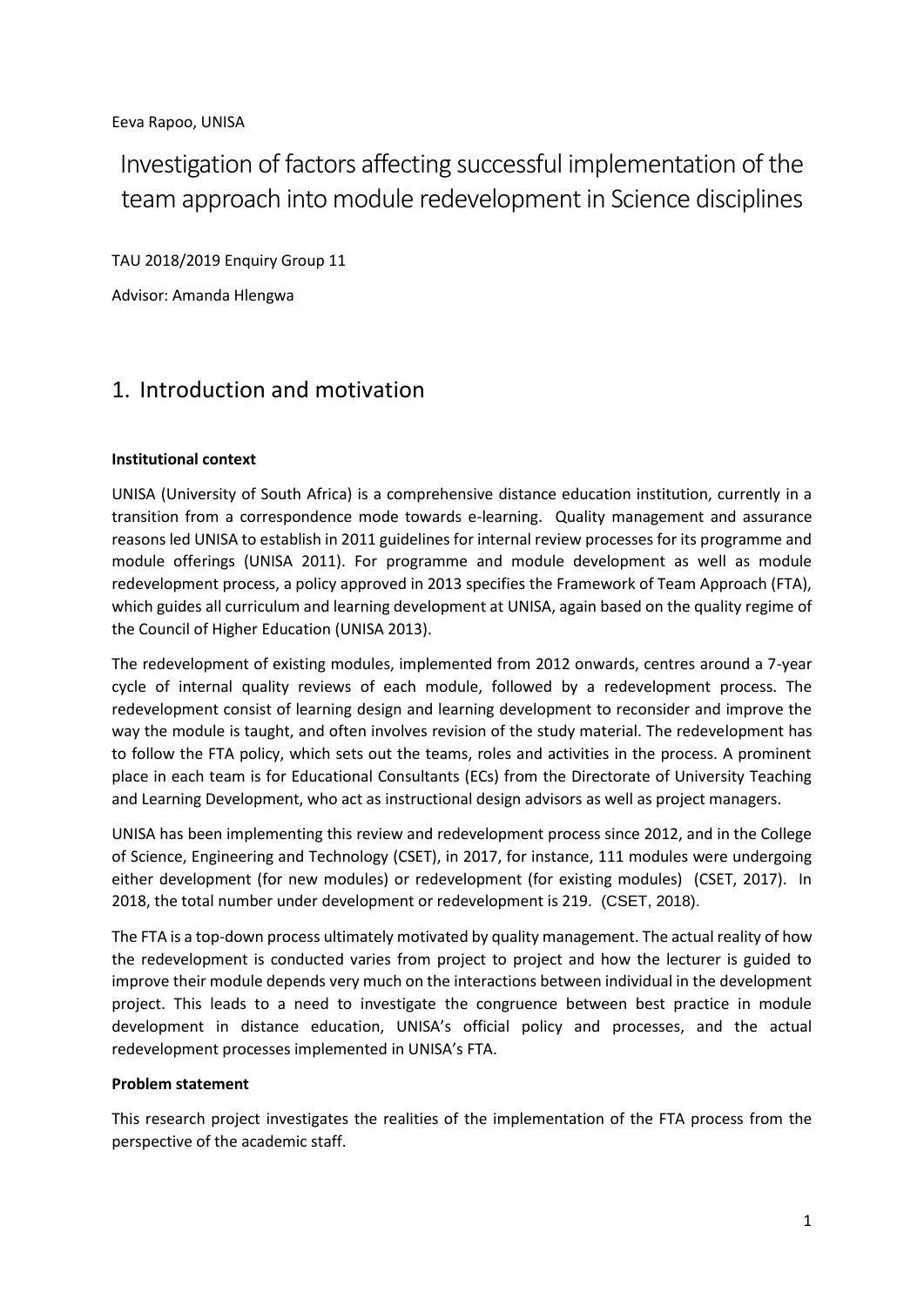This focus in this research project is completed redevelopment projects using the FTA framework at the College of Science, Engineering and Technology, seen from the perspective of the college staff members. The purpose is to find out what kind of collaboration approaches and attitudes during the implementation of a FTA project, and what kind of contextual circumstances, contributed to a successful project. The measure for a success here is the level of satisfaction of the staff members with both the process and the result (the developed module). The research results can then be used to influence existing policies and procedures to improve both quality and staff satisfaction of future projects in the college.

Research question: *What factors contribute to a successful development project?*

# 2. Conceptual framework

As a basis for our investigation, we created a collaboration model of possible attributes relating to the context of each project and the way that the FTA is implemented.

The dimensions in our collaboration model consist of factors identified in literature (e.g. Bronstein (2003), D'amour and Oandasan (2005), McMurtry (2013), Amabile, Patterson, Mueller, Wojcik, Odomirok, Marsh and Kramer (2001), Mattessich and Monsey (1992)) as being essential in successful teamwork:

- 1. Team factors
	- Diverse and complementary skills, perspectives and knowledge
	- Intrinsic motivation and interest
	- Sense of equal stakes and recognition of contributions
- 2. Collaboration processes
	- Clarity of roles and responsibilities
	- Leadership, power and modes of decision making
	- Communication
	- Coordination of activities
	- Conflict resolution processes
- 3. Epistemological factors
	- Common understanding of the problem domain
	- Understanding of each other's conceptual models
	- Compatibility of problem-solving approaches
	- Recognition and negotiation of paradigmatic conflict

These general requirements are influenced by factors relating to a particular given context of a project.

- A. Personal characteristics: Trust, respect, understanding, communication
- B. Professional roles: Level at which professional identities affect skills, attitudes and abilities to collaboration within a particular context
- C. History of collaboration: Previous experiences in collaboration
- D. Structural characteristics: Workload, administrative and institutional support, space and time made available for the process.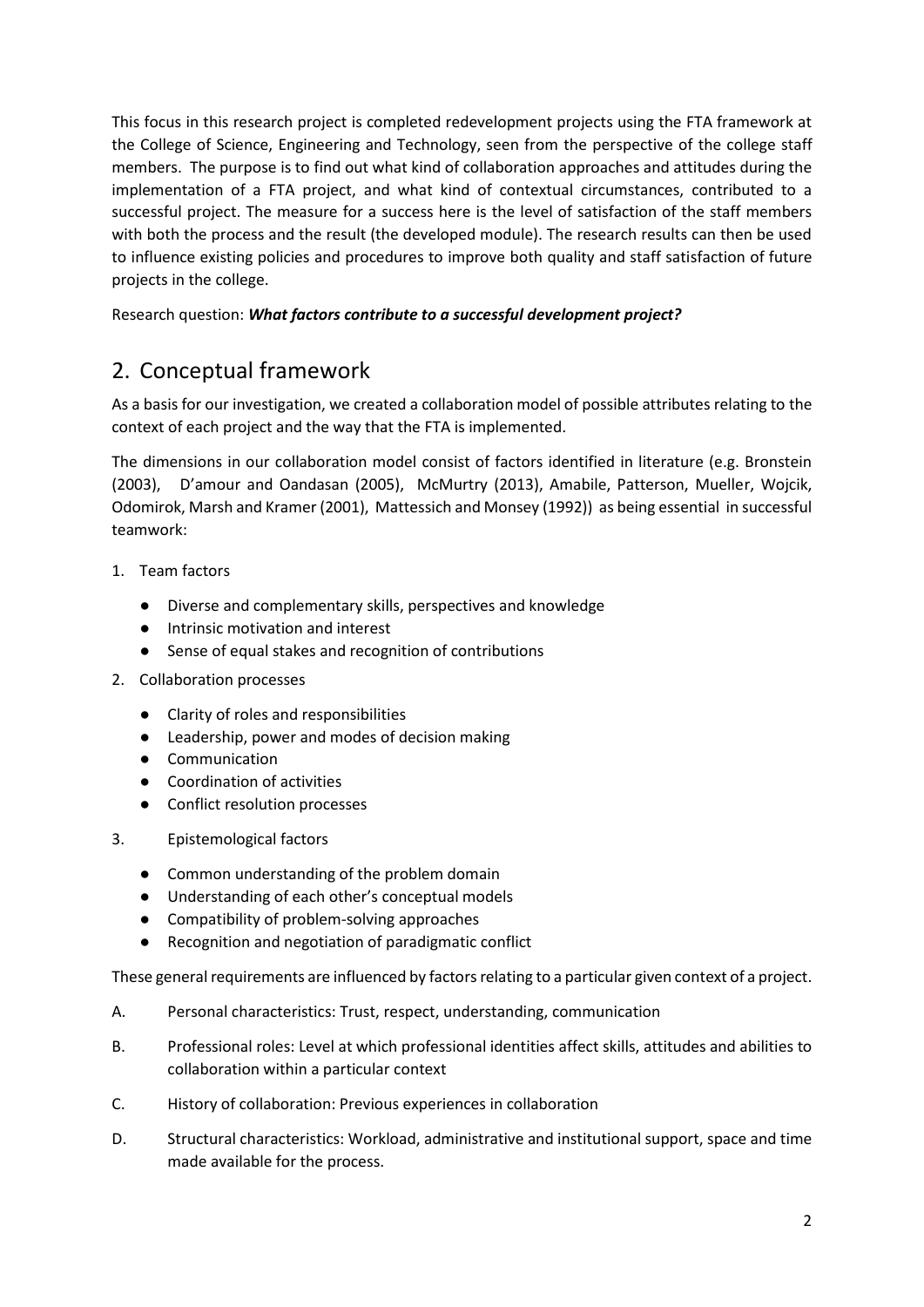

*Figure 1: Framework for factors for determining success of a collaboration process*

This framework will serve as a basis for our investigation of the experiences of the academics within the FTA redevelopment processes. The dimensions in the collaboration model are general conditions, identified in the literature as necessary for successful teamwork. The influences depend on the context of a particular collaboration process.

In the UNISA FTA redevelopment process, each project (i.e. one module redevelopment) has its unique features, based on the way it is implemented. The variables introduced in the implementation deal with the model and approach used in collaboration, the design model used, choice of team members and roles, management and decision-making processes and communication methods. This research seeks to find out how these choices, as well as the influences and contexts of each redevelopment project, influence the success of the project. Success is measured according to the level of attainment of each of the prerequisite factors in our collaboration model, as well as the satisfaction of the process as a whole and the result (final redeveloped module).

## 3. Methodology

The research will employ a range of research methods, including a literature review, policy review, focus groups and individual interviews and questionnaires with both quantitative and qualitative components. Information will be collected on module redevelopment projects completed at UNISA's College of Science, Engineering and Technology during the last 2 years, that is, in 2018 and 2019 from the academic staff members involved in the projects.

The questionnaire will investigate factors according to the framework adopted (Figure 1). Information will be collected on the features of each project, choices made in implementation of the projects, and influences including details on the main lecturer. The level of satisfaction with the project is done using the dimensions in the collaboration model, and more general measures of satisfaction with the project and the product.

The items in the questionnaire include the following:

**Details of project:** Discipline and NQF level of module, scope and time line, model and approach used in collaboration, design model used, management of projects, team composition and roles, decision making process, departmental support given.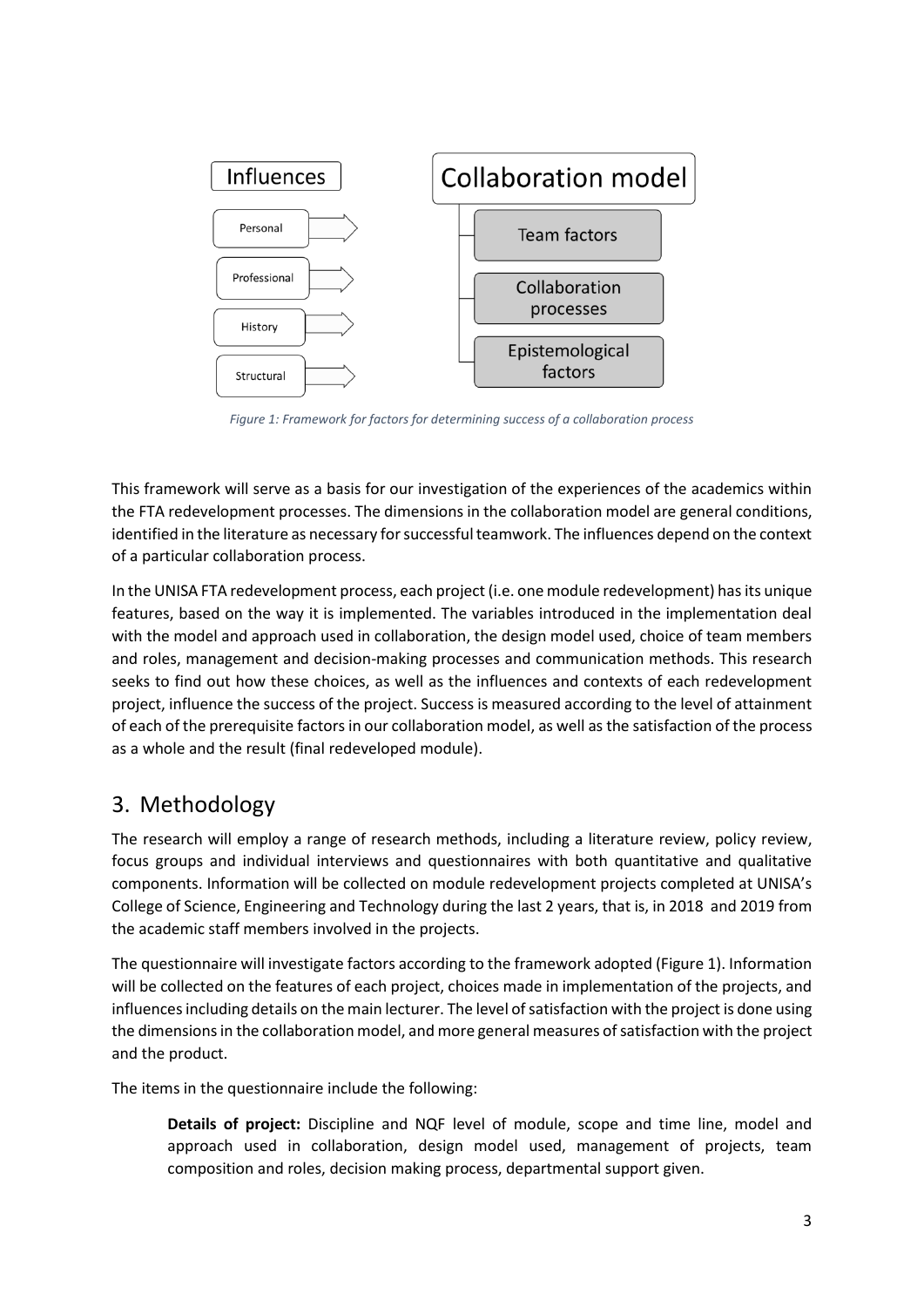**Details of staff member:** Experience as university lecturer, experience in distance education, prior experience with the development process, level of content knowledge, level of pedagogical and technological knowledge, level of motivation with the project, gender, age, seniority.

**Satisfaction** (using a 5-point Likert scale from very satisfied to very dissatisfied)

- Level of satisfaction with team factors
- Level of satisfaction with collaboration processes
- Level of satisfaction with epistemological factors
- Level of satisfaction with the final product
- Value and benefits gained

Exploratory data analysis will be conducted to find predominant issues and to identify tentative factors contributing to satisfaction. Statistical methods used will include factor analysis, cluster analysis and multidimensional scaling methods. The focus group and individual interviews will be used to follow up on various aspects identified as being of interest by the questionnaire results.

### 4. Progress

The data collection for the 2019 date will happen only during July – August 2019 as that is the time that this year's development will be concluded. A revised ethical clearance application (including the focus group interviews added to the initial project proposal) has been submitted to the relevant authorities and will of course need to be approved before data collection can begin. IN the meanwhile the literature and document/policy review is ongoing, including obtaining results from the Educational Consultants' quality assurance measures, for comparison with the view of the academics. The data collection for both 2018 and 2019 data will be concluded in August 2019.

### 5. References

Amabile, T.M., Patterson, C., Mueller, J., Wojcik, T., Odomirok, P. W., Marsh, M. & Kramer, S. J. (2001). Academic-Practitioner Collaboration in Management Research: A Case of Cross-Profession Collaboration. The Academy of Management Journal, 44(2), 418-431.

Bronstein, L.R. (2003). A Model for Interdisciplinary Collaboration. Social Work, 48(3), 297-306.

CSET (2017) College of Science, Engineering and Technology, Agenda of the College Tuition, Learner Support and Quality Assurance Committee meeting, 2 October 2017.

CSET (2018) College of Science, Engineering and Technology, Agenda of the College Tuition, Learner Support and Quality Assurance Committee meeting, 4 June 2018.Dempster, J.A., Benfield, G. & Francis, R. (2012). An academic development model for fostering innovation and sharing in curriculum design. Innovations in education and teaching international, 49(2), 135 – 147.

D'amour, D. & Oandasan, I. (2005). Interprofessionality as the field of interprofessional practice and interprofessional education: An emerging concept. Journal of Interprofessional Care, Supplement 1, 8  $-20.$ 

Mattessich, P. W. & Monsey, B. R. (1992). Collaboration: What Makes It Work. A Review of Research Literature on Factors Influencing Successful Collaboration. Amherst H. Wilder Foundation, St. Paul, Minnesota.